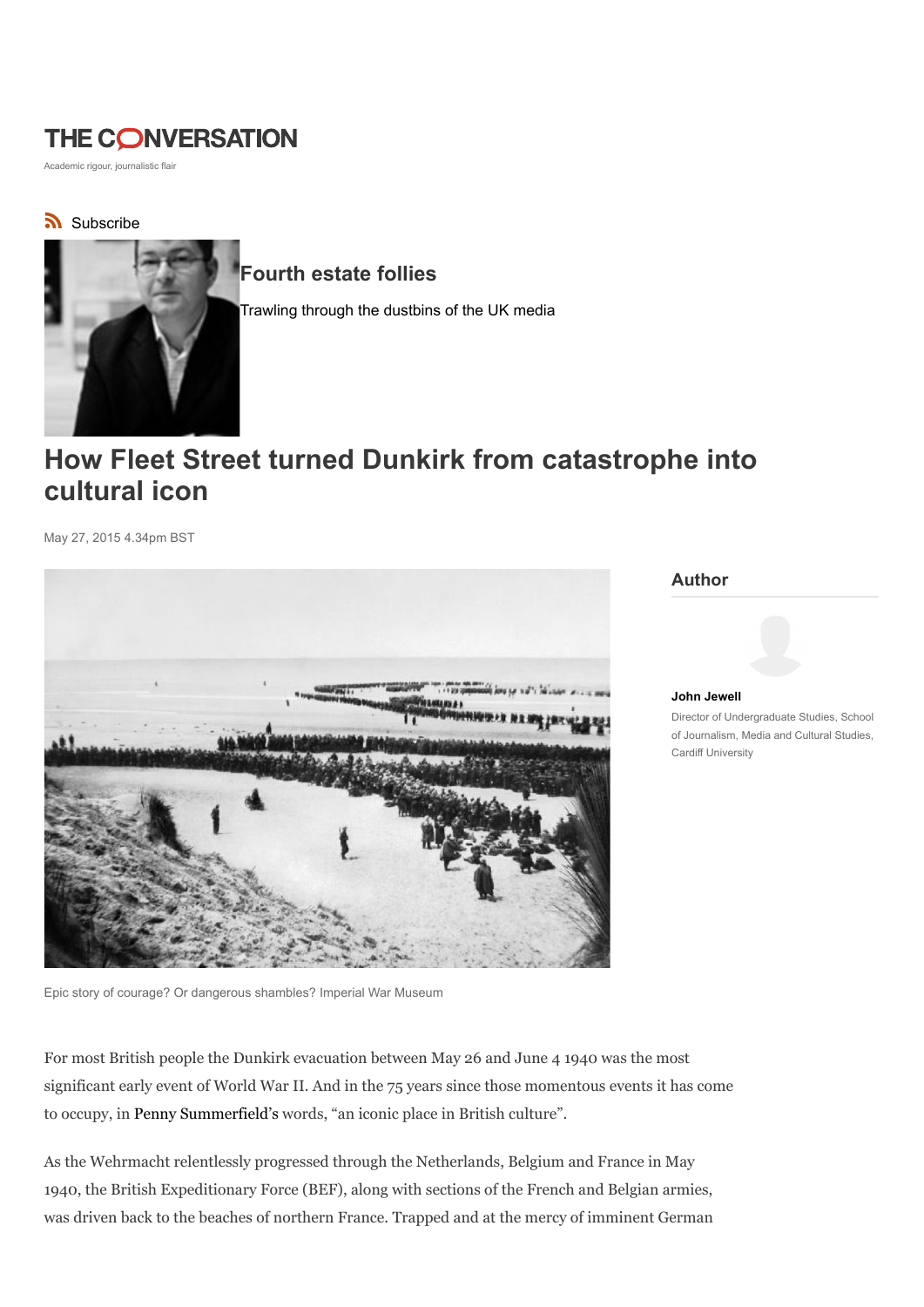attack on Dunkirk's beaches, it seemed perfectly possible that if the allied forces were beaten and captured, then Britain could not continue its fight against Hitler's Germany.

That some 336,000 troops were rescued in that week at the end of May and beginning of June is down entirely to the RAF and "Operation Dynamo", which involved a combination of naval ships and civilian vessels coming together to bring the men back across the channel.

For the newly appointed prime minister, Winston Churchill, if the events leading up to Dunkirk were a "colossal military disaster" then the evacuation represented a "miracle of deliverance". On June 4 he addressed the House of Commons in a 34-minute speech which is regularly cited to illustrate the fortitude of Churchill and the courage and resilience of the British nation as a whole.

It was a speech which, according to Roy Jenkins' biography of Churchill, matched the mood of the moment and inspired the nation. Churchill said:

We shall defend our island whatever the cost may be. We shall fight on the beaches, we shall fight on the landing grounds, we shall fight in the fields and in the streets, and we shall fight in the hills. We shall never surrender.

Though Churchill did not shy away from the reality of Britain's predicament ("wars are not won by evacuations") he used events at Dunkirk to propagandise and celebrate a proud history of an island race standing firm against invasion. Napoleon had been told of the "bitter weeds in England", said Churchill, now there were "certainly a great many more of them since the British Expeditionary Force returned."

Almost at once a strategic defeat of catastrophic possibilities was being turned into an episode of determination and endurance. Yes, Britain's forces had been sent packing, but the manner in which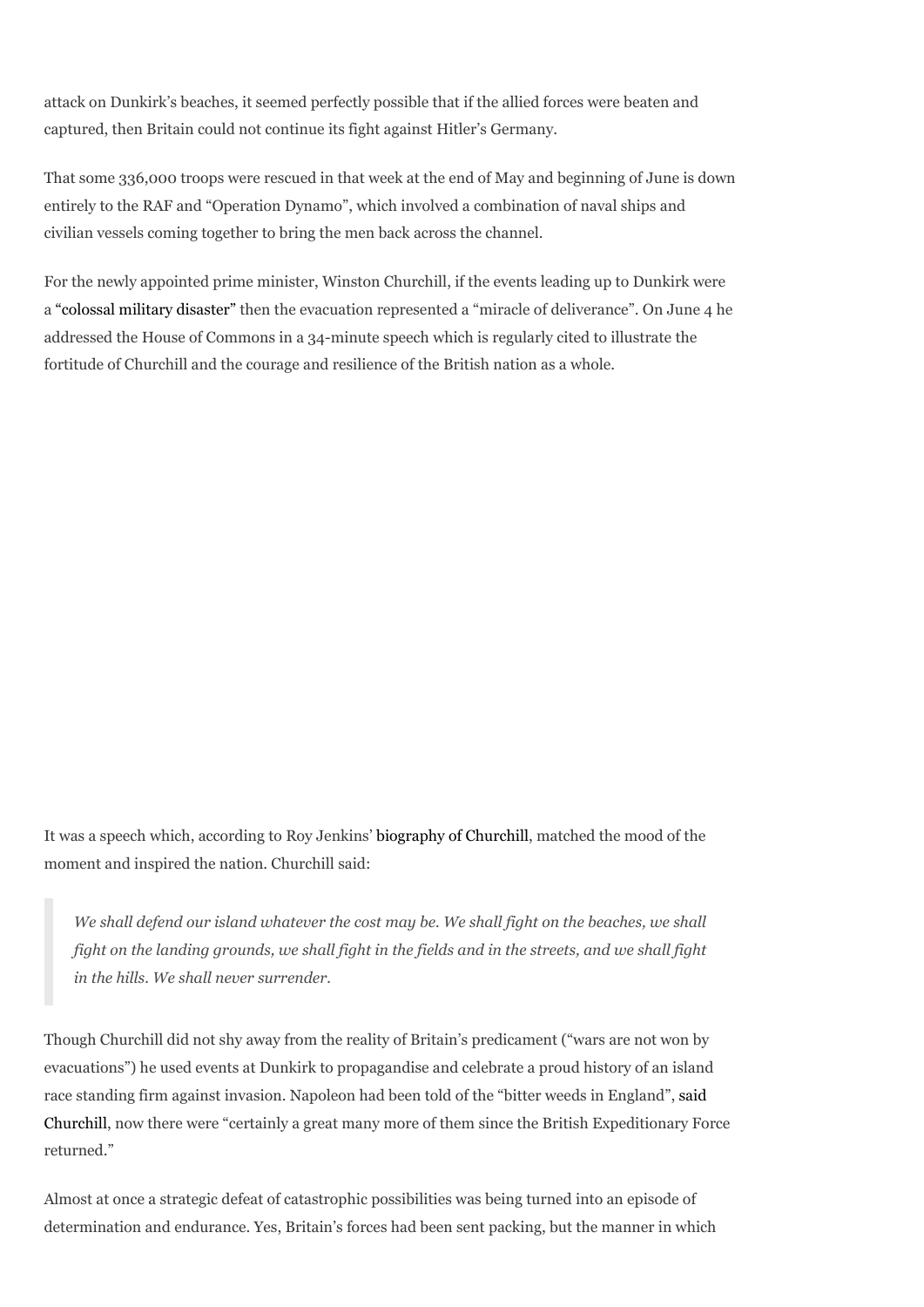they had salvaged this "miracle" actually demonstrated all the qualities which would allow the country to prevail against the menace of tyranny. If all did their duty, if nothing was neglected, this island home would be able, Churchill said, to "ride out the storm of war, if necessary for years, if necessary alone".

In many ways, Dunkirk saw Britain celebrate its history and national identity as events happened: here she was confronting a brutal foreign enemy, refusing to be beaten, demonstrating unflinching resolve. The armada was defeated, so was Napoleon. Hitler would be, too.

### An atmosphere of glory

As Phillip Knightley, points out – Churchill's speech notwithstanding – while it would be incorrect to imagine that there was an organised campaign to change the evacuation into a victory, the British media certainly reacted to events in an overwhelmingly positive fashion.

The Pathe Newsreel which was distributed to cinemas across the country showed images of a proud BEF who, despite having experienced the "hell" of Dunkirk, were still in formation, still grinning, with an "atmosphere of glory" around them.

Land of Hope and Glory.

To the rousing strains of Land of Hope and Glory, the newsreel ends with smiling soldiers aboard a train and the stately narrator's voice informing the audience that:

The spirit and cause for which they fight has not gone. That can never be taken away from them … While these men live and breathe Britain is safe. The enemy will never pass.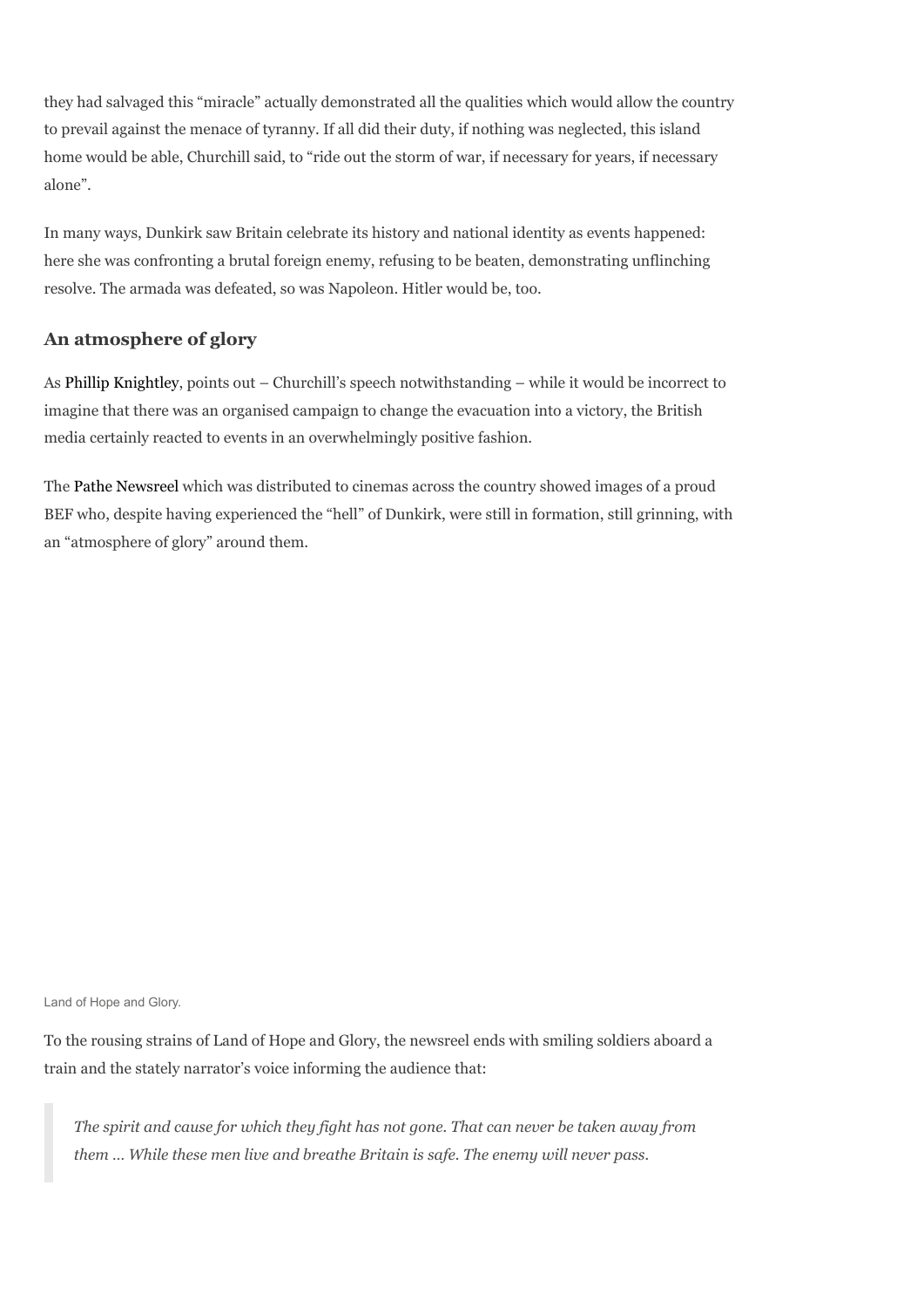## Queer habit of winning

For the novelist and playwright J.B. Priestley, whose Postscript programmes on the BBC attracted audiences in the region of 16m listeners, Dunkirk was an example of Englishness at its finest. On June 5 he broadcast:

What strikes me about it is how typically English it is. Nothing, I feel, could be more English both in its beginning and its end, its folly and its grandeur … What began as a miserable blunder, a catalogue of misfortunes ended as an epic of gallantry. We have a queer habit – and you can see it running through our history – of conjuring up such transformations.

What we have here in essence is a distillation of Churchill's speech refashioned for a broader audience. The unified and consistent message throughout the period in the immediate aftermath of the evacuation was hope and resilience. Britain's (or England's – the terms were used interchangeably) singularity, glorious past and traditions had to be believed in. The threat of German invasion was very real and the impossible had to be seen as possible.

### Shock absorbers

Newspaper reports were similar in tone – the evacuation was the result of divine providence and the soldiers were unbeatable. EA Montague wrote in the Guardian on June 1 1940 that as the soldiers arrived back: "War correspondents watched with incredulous joy the happening of a miracle."

Meanwhile the Daily Express of May 31 reported: "Tired, dirty, hungry they came back – unbeatable". In fact this doesn't come anywhere close to capturing the reality of Dunkirk.